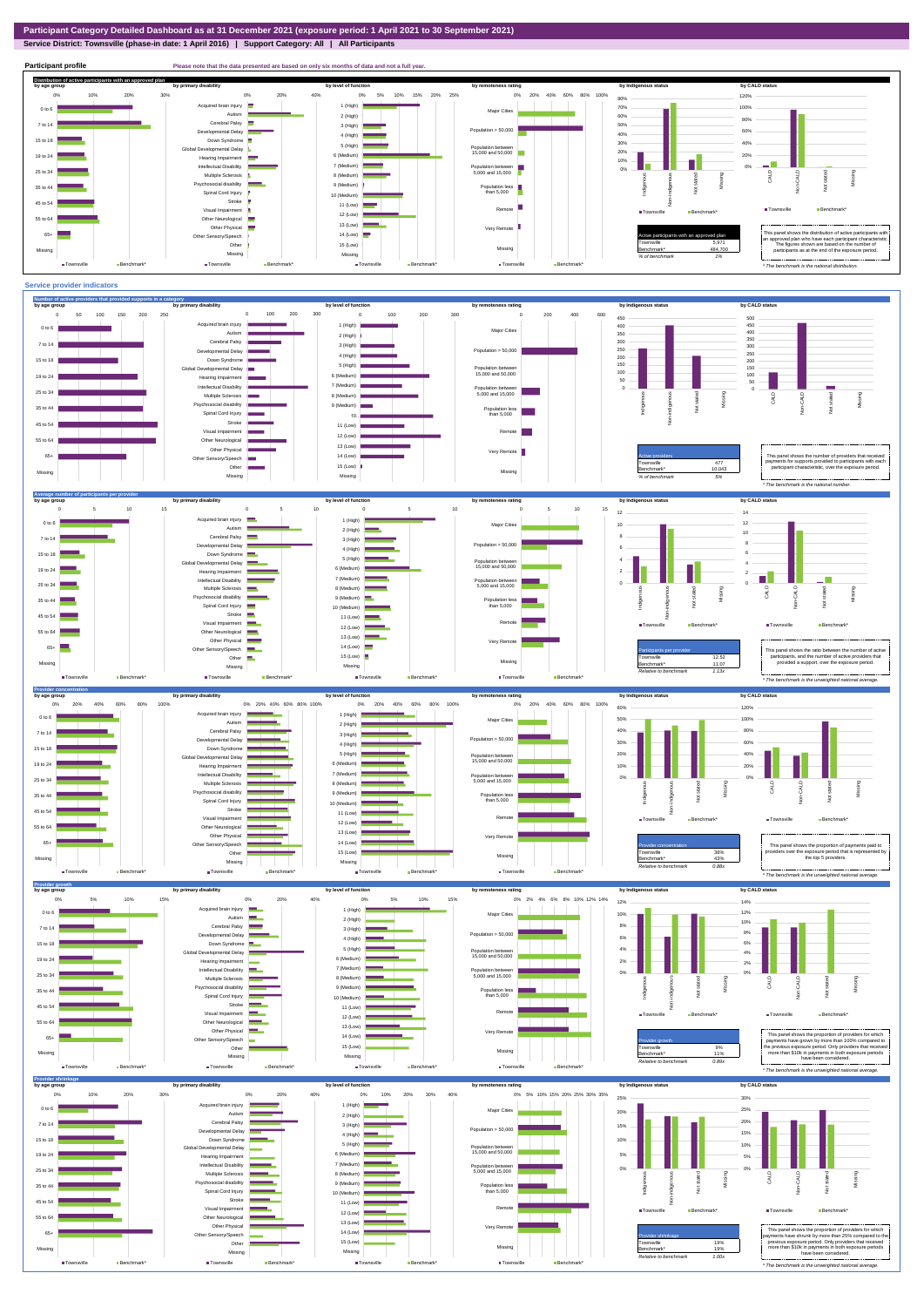## **Service District: Townsville (phase-in date: 1 April 2016) | Support Category: All | All Participants**



|                                | Active participants with          |                         | Participants | Provider       | Provider         | Provider         | Total plan    |                         |             | Outcomes indicator on | Has the NDIS helped with |
|--------------------------------|-----------------------------------|-------------------------|--------------|----------------|------------------|------------------|---------------|-------------------------|-------------|-----------------------|--------------------------|
| <b>Support category</b>        | approved plans                    | <b>Active providers</b> | per provider | concentration  | arowth           | shrinkage        | budgets (\$m) | Payments (\$m)          | Utilisation | choice and control    | choice and control?      |
|                                |                                   |                         |              |                |                  |                  |               |                         |             |                       |                          |
| Core                           |                                   |                         |              |                |                  | $\bullet$        | 5.3           |                         |             |                       |                          |
| Consumables                    | 4.550                             | 141                     | 32.3         | 77%            | 0%               | 9%               | 114.4         | 3.1                     | 58%         | 59%                   | 79%                      |
| <b>Daily Activities</b>        | 3.125                             | 186                     | 16.8         | 55%            | 7%               | 22%              | 141.6         | 91.5                    | 80%         | 57%                   | 80%                      |
| Community                      | 3.304                             | 118                     | 28.0         | 60%            | 13%              | 18%              |               | 34.1                    | 82%         | 54%                   | 79%                      |
| Transport                      | 2.338<br>.                        | 66<br>------            | 35.4<br>.    | 69%<br>------- | 0%<br>-------    | 13%<br>-------   | 3.2<br>.      | 3.0<br>-------          | 93%<br>     | 53%<br>-------        | 80%<br>-------           |
| Core total                     | 5.295                             | 298                     | 17.8         | 53%            | 8%               | 18%              | 164.5         | 131.7                   | 80%         | 58%                   | 78%                      |
|                                |                                   |                         |              |                |                  |                  |               |                         |             |                       |                          |
| <b>Capacity Building</b>       |                                   |                         |              |                |                  |                  |               |                         |             |                       |                          |
| Choice and Control             | 2,336                             | 93                      | 25.1         | 86%            | 8%               | 8%               | 1.7           | 1.6                     | 97%         | 64%                   | 78%                      |
| <b>Daily Activities</b>        | 5.878                             | 249                     | 23.6         | 56%            | 4%               | 20%              | 33.1          | <b>Contract</b><br>17.7 | 54%         | 58%                   | 78%                      |
| Employment                     | 148                               | 10 <sup>1</sup>         | 14.8         | 100%           | $\bullet$<br>20% | $\bullet$<br>40% | 1.2           | 0.6<br>- 20             | 52%         | 36%                   | 71%                      |
| Relationships                  | 312                               | 28                      | 11.1         | 88%            | 9%               | 9%               | 2.1           | 1.0                     | 47%         | 18%                   | 78%                      |
| Social and Civic               | 153                               | 23                      | 6.7          | 90%            | 0%               | 40%              | 0.4           | 0.2                     | 46%         | 47%                   | 71%                      |
| Support Coordination           | 2.435<br>                         | 100<br>                 | 24.4<br>     | 81%<br>        | 0%<br><br>       | 13%<br>          | 70<br>        | --------                | 75%<br>.    | 51%<br>               | 76%<br>---------         |
| <b>Capacity Building total</b> | 5.928                             | 311                     | 19.1         | 55%            | 1%               | 18%              | 45.8          | 26.5                    | 58%         | 58%                   | 78%                      |
|                                |                                   |                         |              |                |                  |                  |               |                         |             |                       |                          |
| Capital                        |                                   |                         |              |                |                  |                  |               |                         |             |                       |                          |
| Assistive Technology           | 1,335<br><b>Contract Contract</b> | 83                      | 16.1         | 82%            | 10%              | 29%              | 6.4           | 3.7                     | 58%         | 68%                   | 82%                      |
| Home Modifications             | 206                               | 26                      | 7.9          | 88%            | 50%              | 10%              |               | 1.3                     | 86%         | 57%                   | 84%                      |
| <b>Capital total</b>           | 1.386                             | 93                      | 14.9         | 76%            | 21%              | 28%              | 8.0           | 5.1                     | 63%         | 67%                   | 82%                      |
| Missing                        | $\Omega$                          |                         | 0.0          | 0%             | 0%               | 0%               | 0.0           | 0.0                     | $0\%$       | 0%                    | 0%                       |
| All support categories         | 5.971                             | 477                     | 12.5         | 51%            | 9%               | 19%              | 218.3         | 163.2                   | 75%         | 58%                   | 78%                      |

Note: Only the major support categories are shown.<br>Note: Capacity Building total individual Wellbeing, Home Living and Lifelong Learning although these support categories are not shown.<br>Note: A utilisation rate may be abov

| <b>Indicator definitions</b>                                                                                                                        |                                                                                                                                                                                                                                                                                                                                                                                                                                                                                                                                                                                                                                                                                                                                                                                                                 |
|-----------------------------------------------------------------------------------------------------------------------------------------------------|-----------------------------------------------------------------------------------------------------------------------------------------------------------------------------------------------------------------------------------------------------------------------------------------------------------------------------------------------------------------------------------------------------------------------------------------------------------------------------------------------------------------------------------------------------------------------------------------------------------------------------------------------------------------------------------------------------------------------------------------------------------------------------------------------------------------|
| Active participants with approved plans                                                                                                             | Number of active participants who have an approved plan and reside in the service district / have supports relating to the support category in their plan.                                                                                                                                                                                                                                                                                                                                                                                                                                                                                                                                                                                                                                                      |
| <b>Active providers</b><br><b>Participants per provider</b><br><b>Provider concentration</b><br><b>Provider growth</b><br><b>Provider shrinkage</b> | Number of providers that received payments for supports provided to participants within the service district / support category, over the exposure period.<br>Ratio between the number of active participants and the number of active providers.<br>Proportion of provider payments over the exposure period that were paid to the top 10 providers.<br>Proportion of providers for which payments have grown by more than 100% compared to the previous exposure period. Only providers that received more than \$10k in payments in both exposure periods have been considered.<br>Proportion of providers for which payments have shrunk by more than 25% compared to the previous exposure period. Only providers that received more than \$10k in payments in both exposure periods have been considered. |
| <b>Total plan budgets</b><br><b>Payments</b><br><b>Utilisation</b>                                                                                  | Value of supports committed in participant plans for the exposure period.<br>Value of all payments over the exposure period, including payments to providers, payments to participants, and off-system payments (in-kind and Younger People In Residential Aged Care (YPIRAC)).<br>Ratio between payments and total plan budgets.                                                                                                                                                                                                                                                                                                                                                                                                                                                                               |
| Outcomes indicator on choice and control<br>Has the NDIS helped with choice and control?                                                            | Proportion of participants who reported in their most recent outcomes survey that they choose who supports them.<br>Proportion of participants who reported in their most recent outcomes survey that the NDIS has helped with choice and control.                                                                                                                                                                                                                                                                                                                                                                                                                                                                                                                                                              |
|                                                                                                                                                     | The green dots indicate the top 10 percentile of service districts / support categories when ranked by performance against benchmark for the given metric. In other words, performing relatively well under the given metric.<br>The red dots indicate the bottom 10 percentile of service districts / support categories when ranked by performance against benchmark for the given metric. In other words, performing relatively poorly under the given metri                                                                                                                                                                                                                                                                                                                                                 |
|                                                                                                                                                     | Note: A higher score is considered to be 'good' performance under some metrics. For example, a high utilisation rate is a sign of a functioning market where participants have access to the supports they need.<br>For other metrics, a lower score is considered to be 'good' performance. For example, a low provider concentration is a sign of a competitive market.                                                                                                                                                                                                                                                                                                                                                                                                                                       |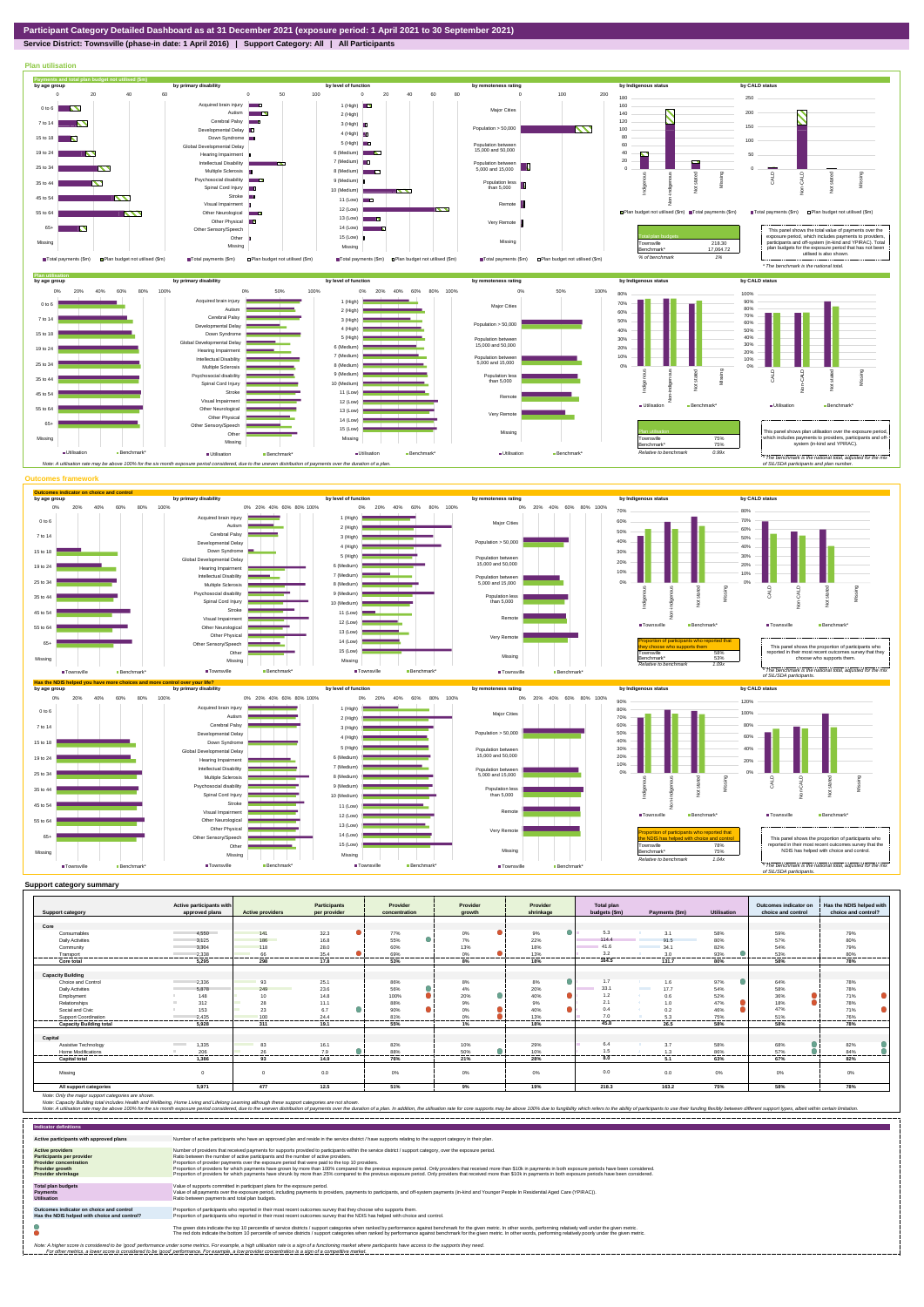## **Service District: Townsville (phase-in date: 1 April 2016) | Support Category: All | Participants Receiving SIL/SDA**



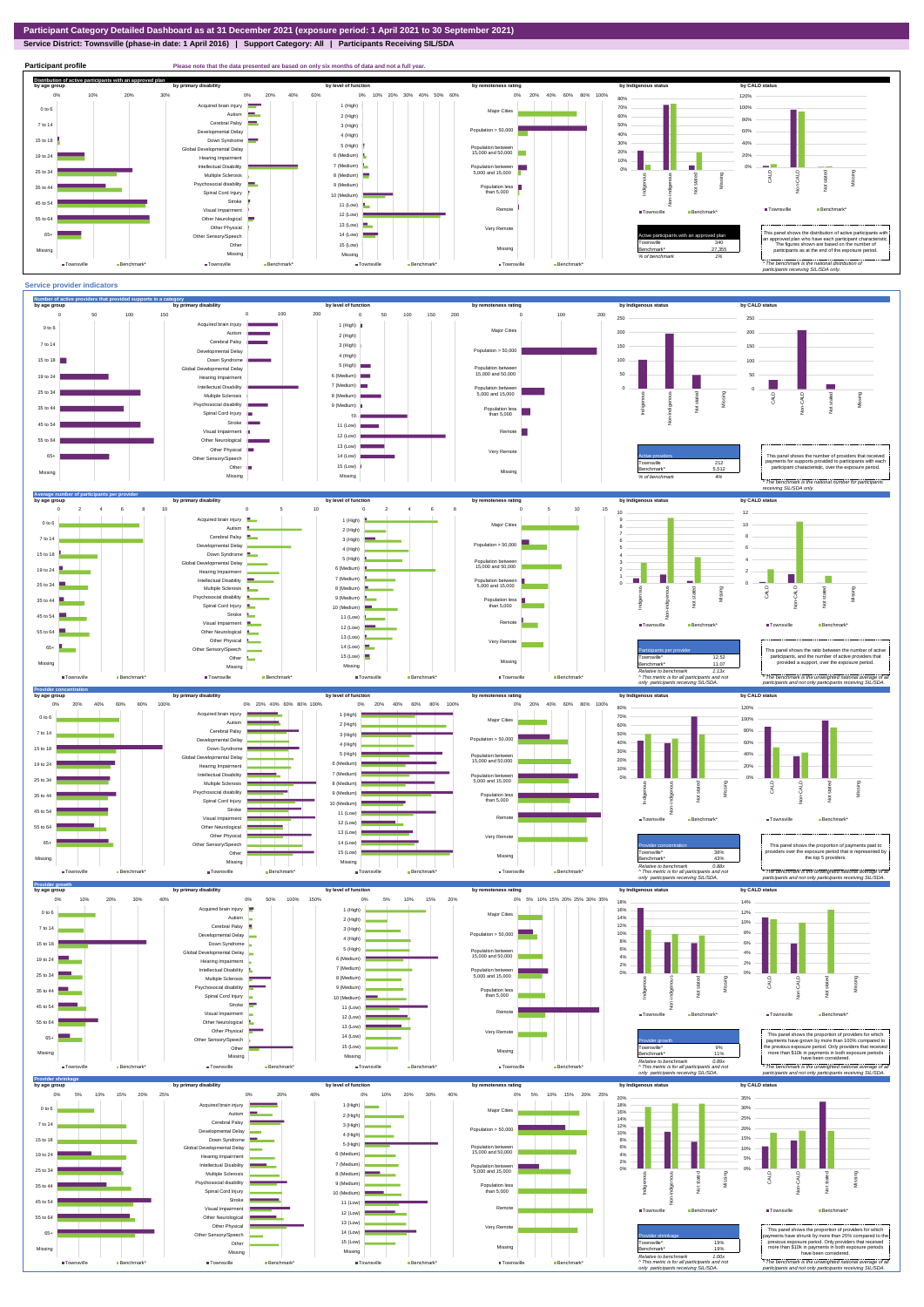**Service District: Townsville (phase-in date: 1 April 2016) | Support Category: All | Participants Receiving SIL/SDA**



|                                | Active participants with                 |                                | <b>Participants</b> | Provider        | Provider         |   | Provider        | <b>Total plan</b> |                        |                    | Outcomes indicator on | Has the NDIS helped with |
|--------------------------------|------------------------------------------|--------------------------------|---------------------|-----------------|------------------|---|-----------------|-------------------|------------------------|--------------------|-----------------------|--------------------------|
| <b>Support category</b>        | approved plans                           | <b>Active providers</b>        | per provider        | concentration   | growth           |   | shrinkage       | budgets (\$m)     | Payments (\$m)         | <b>Utilisation</b> | choice and control    | choice and control?      |
|                                |                                          |                                |                     |                 |                  |   |                 |                   |                        |                    |                       |                          |
| Core                           |                                          |                                |                     |                 |                  |   |                 |                   |                        |                    |                       |                          |
| Consumables                    | 310                                      | 48                             | 6.5                 | 85%             | $0\%$            |   | 33%             | 0.7               | 0.5                    | 65%                | 19%                   | 82%                      |
| <b>Daily Activities</b>        | 339                                      | 82                             | 4.1                 | 57%             | 7%               |   | 16%             | 48.3              | 47.2                   | 98%                | 21%                   | 83%                      |
| Community                      | 326                                      | 62                             | 5.3                 | 62%             | 3%               |   | 15%             | 9.8               | <b>Contract</b><br>7.9 | 80%                | 21%                   | 83%                      |
| Transport<br>-----------       | 332<br>                                  | 37<br>                         | 9.0<br>----------   | 74%<br>-------- | 0%<br>---------  | . | 0%<br>--------- | 0.4               | 0.3<br>                | 73%<br>.           | 21%<br>.              | 83%<br>.                 |
| Core total                     | 340                                      | 133                            | 2.6                 | 56%             | 9%               |   | 14%             | 59.2              | 55.8                   | 94%                | 21%                   | 83%                      |
|                                |                                          |                                |                     |                 |                  |   |                 |                   |                        |                    |                       |                          |
| <b>Capacity Building</b>       |                                          |                                |                     |                 |                  |   |                 |                   |                        |                    |                       |                          |
| Choice and Control             | <b>Contract</b><br>68                    | 14                             | 4.9                 | 96%             | $0\%$            |   | 0%              | 0.1               | 0.1                    | 96%                | 31%                   | 79%                      |
| <b>Daily Activities</b>        | 339                                      | Q <sub>1</sub>                 | 3.7                 | 56%             | 5%               |   | 9%              | 2.0               | 1.2                    | 64%                | 21%                   | 83%                      |
| Employment                     |                                          |                                | 1.3                 | 100%            | $0\%$            |   | 100%            | 0.1               | 0.0                    | 52%                | 0%                    | 50%                      |
| Relationships                  | 114<br><b>Contract Contract Contract</b> |                                | 7.1                 | 95%             | 0%               |   | 25%             | 0.9               | 0.5                    | 55%                | 11%                   | 81%                      |
| Social and Civic               |                                          |                                | 2.0                 | 100%            | $0\%$            |   | 0%              | 0.0               | 0.0                    | 46%                | 0%                    | 100%                     |
| Support Coordination           | 336                                      | 24                             | 10.8                | 87%             | 0%               |   | 7%              | 1 <sup>2</sup>    | 1 <sub>0</sub>         | 85%                | 20%                   | 83%                      |
| <b>Capacity Building total</b> | ---------<br>340                         | 124                            | -------<br>2.7      | 57%             | -------<br>$0\%$ | . | <br>12%         | .<br>4.3          | 2.9                    | ------<br>68%      | .<br>21%              | -------<br>83%           |
|                                |                                          |                                |                     |                 |                  |   |                 |                   |                        |                    |                       |                          |
| Capital                        |                                          |                                |                     |                 |                  |   |                 |                   |                        |                    |                       |                          |
| Assistive Technology           | 161                                      | <b>Contract Contract</b><br>30 | 5.4                 | 92%             | 0%               |   | 20%             | 0.9               | 0.5                    | 57%                | 25%                   | 82%                      |
| Home Modifications             | 72<br><b>Contract Contract</b>           |                                | 8.0                 | 100%            | 25%              |   | 0%              | 0.6               | 0.4                    | 74%                | 21%                   | 85%                      |
| <b>Capital total</b>           | 193                                      | 37                             | 5.2                 | 89%             | 13%              |   | 13%             | 1.5               | 1.0                    | 64%                | 23%                   | 83%                      |
|                                |                                          |                                |                     |                 |                  |   |                 |                   |                        |                    |                       |                          |
| Missina                        |                                          | $\Omega$                       | 0.0                 | 0%              | 0%               |   | 0%              | 0.0               | 0.0                    | 0%                 | 0%                    | 0%                       |
|                                |                                          |                                |                     |                 |                  |   |                 |                   |                        |                    |                       |                          |
| All support categories         | 340                                      | 212                            | 1.6                 | 53%             | 6%               |   | 13%             | 65.0              | 59.7                   | 92%                | 21%                   | 83%                      |

Note: Only the major support categories are shown.<br>Note: Capacity Building total individual Wellbeing, Home Living and Lifelong Learning although these support categories are not shown.<br>Note: A utilisation rate may be abov

| <b>Indicator definitions</b>                                                                                                                        |                                                                                                                                                                                                                                                                                                                                                                                                                                                                                                                                                                                                                                                                                                                                                                                                                 |
|-----------------------------------------------------------------------------------------------------------------------------------------------------|-----------------------------------------------------------------------------------------------------------------------------------------------------------------------------------------------------------------------------------------------------------------------------------------------------------------------------------------------------------------------------------------------------------------------------------------------------------------------------------------------------------------------------------------------------------------------------------------------------------------------------------------------------------------------------------------------------------------------------------------------------------------------------------------------------------------|
| Active participants with approved plans                                                                                                             | Number of active participants who have an approved plan and reside in the service district / have supports relating to the support category in their plan.                                                                                                                                                                                                                                                                                                                                                                                                                                                                                                                                                                                                                                                      |
| <b>Active providers</b><br><b>Participants per provider</b><br><b>Provider concentration</b><br><b>Provider growth</b><br><b>Provider shrinkage</b> | Number of providers that received payments for supports provided to participants within the service district / support category, over the exposure period.<br>Ratio between the number of active participants and the number of active providers.<br>Proportion of provider payments over the exposure period that were paid to the top 10 providers.<br>Proportion of providers for which payments have grown by more than 100% compared to the previous exposure period. Only providers that received more than \$10k in payments in both exposure periods have been considered.<br>Proportion of providers for which payments have shrunk by more than 25% compared to the previous exposure period. Only providers that received more than \$10k in payments in both exposure periods have been considered. |
| <b>Total plan budgets</b><br><b>Payments</b><br><b>Utilisation</b>                                                                                  | Value of supports committed in participant plans for the exposure period.<br>Value of all payments over the exposure period, including payments to providers, payments to participants, and off-system payments (in-kind and Younger People In Residential Aged Care (YPIRAC)).<br>Ratio between payments and total plan budgets.                                                                                                                                                                                                                                                                                                                                                                                                                                                                               |
| Outcomes indicator on choice and control<br>Has the NDIS helped with choice and control?                                                            | Proportion of participants who reported in their most recent outcomes survey that they choose who supports them.<br>Proportion of participants who reported in their most recent outcomes survey that the NDIS has helped with choice and control.                                                                                                                                                                                                                                                                                                                                                                                                                                                                                                                                                              |
|                                                                                                                                                     | The green dots indicate the top 10 percentile of service districts / support categories when ranked by performance against benchmark for the given metric. In other words, performing relatively well under the given metric.<br>The red dots indicate the bottom 10 percentile of service districts / support categories when ranked by performance against benchmark for the given metric. In other words, performing relatively poorly under the given metri                                                                                                                                                                                                                                                                                                                                                 |
|                                                                                                                                                     | Note: A higher score is considered to be 'good' performance under some metrics. For example, a high utilisation rate is a sign of a functioning market where participants have access to the supports they need.<br>For other metrics, a lower score is considered to be 'good' performance. For example, a low provider concentration is a sign of a competitive market.                                                                                                                                                                                                                                                                                                                                                                                                                                       |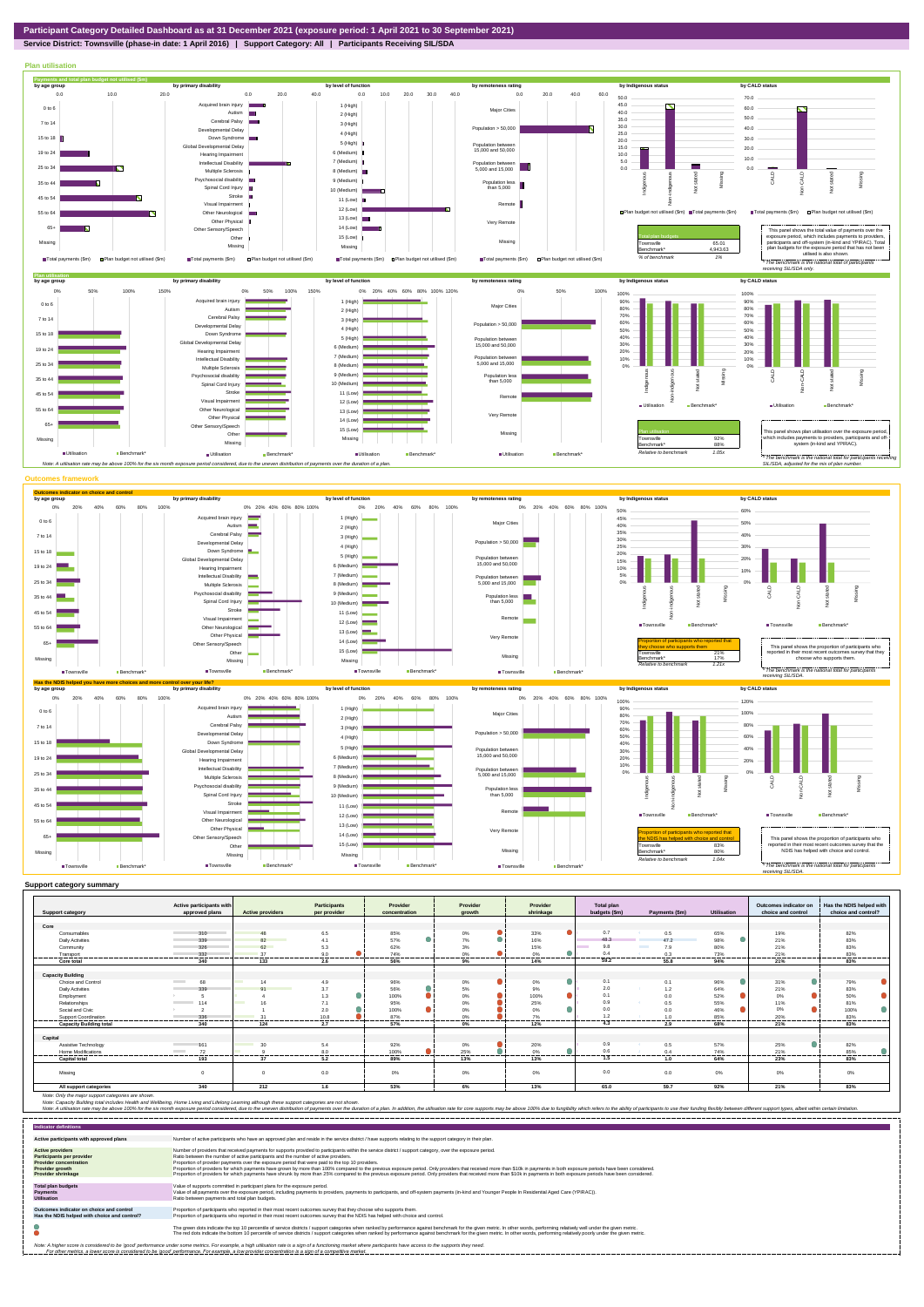**Participant profile Please note that the data presented are based on only six months of data and not a full year.** 

**Service District: Townsville (phase-in date: 1 April 2016) | Support Category: All | Participants Not Receiving SIL/SDA**